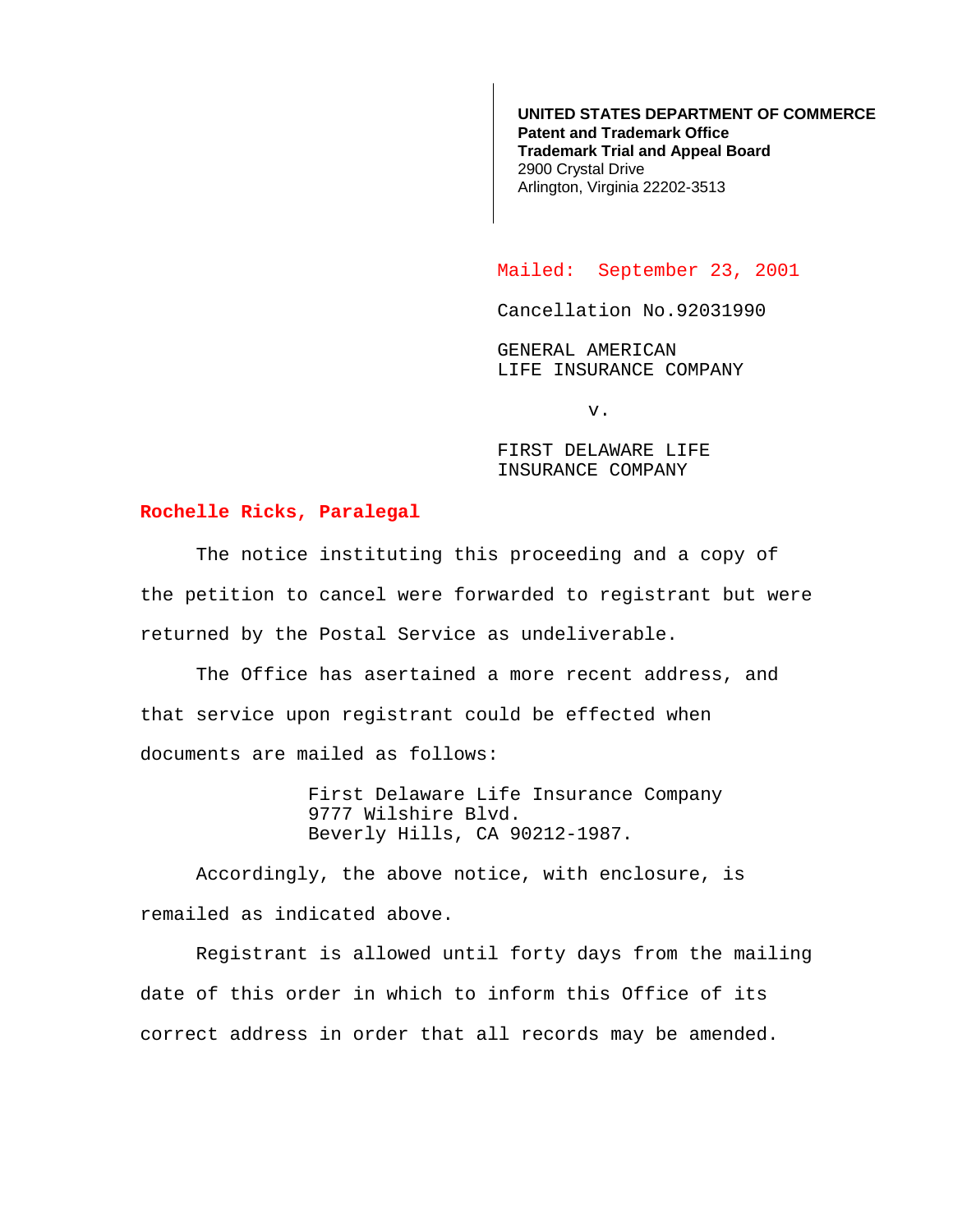Compliance with Patent and Trademark Rule 1.4(c) and Trademark 2.119(a) is required.

If there has been any transfer of interest in the involved registration, registrant must so advise the Board and registrant must submit copies of the appropriate documents. See Section 10 of the Trademark Act and Patent and Trademark Rules 3.7l and 3.73.

In view of the circumstances, **the time for filing an answer to the petition to cancel is extended to forty days from the mailing date of this order**. Any discovery requests or notices served that remain unanswered as of the mailing date of this order must be reserved in accordance with the rules, unless otherwise agreed to by the parties.

In accordance with the Trademark Rules of Practice, discovery is open, and the close of discovery and testimony dates are set as indicated below. In each instance, a copy of the transcript of testimony, together with copies of documentary exhibits, must be served on the adverse party within thirty days after completion of the taking of testimony. Trademark Rule 2.l25.

Discovery period to close: **March 30, 2002** Testimony period for party in position of plaintiff to close: **June 30, 2002** (opening thirty days prior thereto)

Testimony period for party in position of defendant to close: **August 29, 2002** (opening thirty days prior thereto)